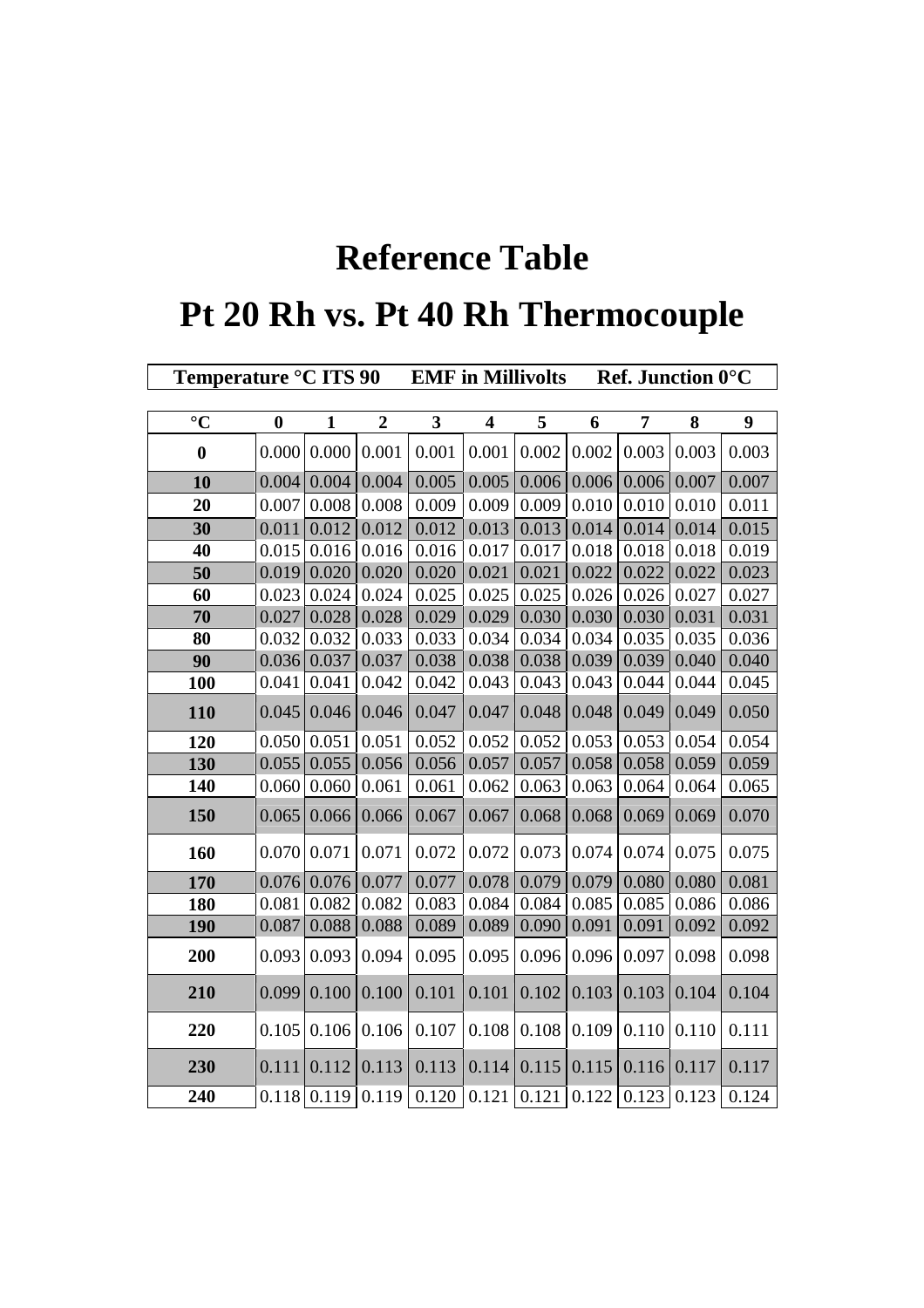| 250 | 0.125 | 0.125                   | 0.126 | 0.127 | 0.127 | 0.128 | 0.129 | 0.129                                         | 0.130 | 0.131 |
|-----|-------|-------------------------|-------|-------|-------|-------|-------|-----------------------------------------------|-------|-------|
| 260 | 0.132 | 0.132                   | 0.133 | 0.134 | 0.134 | 0.135 | 0.136 | 0.136                                         | 0.137 | 0.138 |
| 270 | 0.139 | 0.139                   | 0.140 | 0.141 | 0.141 | 0.142 | 0.143 | 0.144                                         | 0.144 | 0.145 |
| 280 | 0.146 | 0.147                   | 0.147 | 0.148 | 0.149 | 0.150 | 0.150 | 0.151                                         | 0.152 | 0.153 |
| 290 | 0.153 | 0.154                   | 0.155 | 0.156 | 0.156 | 0.157 | 0.158 | 0.159                                         | 0.159 | 0.160 |
| 300 | 0.161 | 0.162                   | 0.163 | 0.163 | 0.164 | 0.165 | 0.166 | 0.166                                         | 0.167 | 0.168 |
| 310 | 0.169 | 0.170                   | 0.170 | 0.171 | 0.172 | 0.173 | 0.174 | 0.175                                         | 0.175 | 0.176 |
| 320 | 0.177 | 0.178                   | 0.179 | 0.179 | 0.180 | 0.181 | 0.182 | 0.183                                         | 0.184 | 0.184 |
| 330 | 0.185 | 0.186                   | 0.187 | 0.188 | 0.189 | 0.189 | 0.190 | 0.191                                         | 0.192 | 0.193 |
| 340 | 0.194 | 0.195                   | 0.195 | 0.196 | 0.197 | 0.198 | 0.199 | 0.200                                         | 0.201 | 0.202 |
| 350 | 0.202 | 0.203                   | 0.204 | 0.205 | 0.206 | 0.207 | 0.208 | 0.209                                         | 0.210 | 0.211 |
| 360 | 0.211 | 0.212                   | 0.213 | 0.214 | 0.215 | 0.216 | 0.217 | 0.218                                         | 0.219 | 0.220 |
| 370 | 0.221 | 0.222                   | 0.223 | 0.223 | 0.224 | 0.225 | 0.226 | 0.227                                         | 0.228 | 0.229 |
| 380 | 0.230 | 0.231                   | 0.232 | 0.233 | 0.234 | 0.235 | 0.236 | 0.237                                         | 0.238 | 0.239 |
| 390 | 0.240 | 0.241                   | 0.242 | 0.243 | 0.244 | 0.245 | 0.246 | 0.247                                         | 0.248 | 0.249 |
| 400 | 0.250 | 0.251                   | 0.252 | 0.253 | 0.254 | 0.255 | 0.256 | 0.257                                         | 0.258 | 0.259 |
| 410 | 0.260 | 0.261                   | 0.262 | 0.263 | 0.264 | 0.265 | 0.266 | 0.267                                         | 0.268 | 0.269 |
| 420 | 0.270 | 0.271                   | 0.272 | 0.273 | 0.274 | 0.276 | 0.377 | 0.278                                         | 0.279 | 0.280 |
| 430 | 0.281 | 0.282                   | 0.283 | 0.284 | 0.285 | 0.286 | 0.287 | 0.289                                         | 0.290 | 0.291 |
| 440 | 0.292 | 0.293                   | 0.294 | 0.295 | 0.296 | 0.297 | 0.299 | 0.300                                         | 0.301 | 0.302 |
| 450 | 0.303 | 0.304                   | 0.305 | 0.306 | 0.308 | 0.309 | 0.310 | 0.311                                         | 0.312 | 0.313 |
| 460 | 0.315 | 0.316                   | 0.317 | 0.318 | 0.319 | 0.320 | 0.322 | 0.323                                         | 0.324 | 0.325 |
| 470 | 0.326 | 0.327                   | 0.329 | 0.330 | 0.331 | 0.332 | 0.333 | 0.335                                         | 0.336 | 0.337 |
| 480 | 0.338 | 0.339                   | 0.341 | 0.342 | 0.343 | 0.344 | 0.346 | 0.347                                         | 0.348 | 0.349 |
| 490 | 0.351 | 0.352                   | 0.353 | 0.354 |       |       |       | $0.356 \mid 0.357 \mid 0.358 \mid 0.359 \mid$ | 0.361 | 0.362 |
| 500 |       | $0.363 \mid 0.364 \mid$ | 0.366 | 0.367 | 0.368 | 0.369 | 0.371 | 0.372                                         | 0.373 | 0.375 |
| 510 |       | $0.376 \mid 0.377$      | 0.379 | 0.380 | 0.381 | 0.382 | 0.384 | 0.385                                         | 0.386 | 0.388 |
| 520 | 0.389 | 0.390                   | 0.392 | 0.393 | 0.394 | 0.396 | 0.397 | 0.398                                         | 0.400 | 0.401 |
| 530 | 0.402 | 0.404                   | 0.405 | 0.407 | 0.408 | 0.409 | 0.411 | 0.412                                         | 0.413 | 0.415 |
| 540 |       | $0.416 \mid 0.418 \mid$ | 0.419 | 0.420 | 0.422 | 0.423 | 0.425 | 0.426                                         | 0.427 | 0.429 |
| 550 | 0.430 | 0.432                   | 0.433 | 0.434 | 0.436 | 0.437 | 0.439 | 0.440                                         | 0.442 | 0.443 |
| 560 | 0.444 | 0.446                   | 0.447 | 0.449 | 0.450 | 0.452 | 0.453 | 0.455                                         | 0.456 | 0.458 |
| 570 | 0.459 | 0.461                   | 0.462 | 0.464 | 0.465 | 0.467 | 0.468 | 0.470                                         | 0.471 | 0.473 |
| 580 | 0.474 | 0.476                   | 0.477 | 0.479 | 0.480 | 0.482 | 0.483 | 0.485                                         | 0.486 | 0.488 |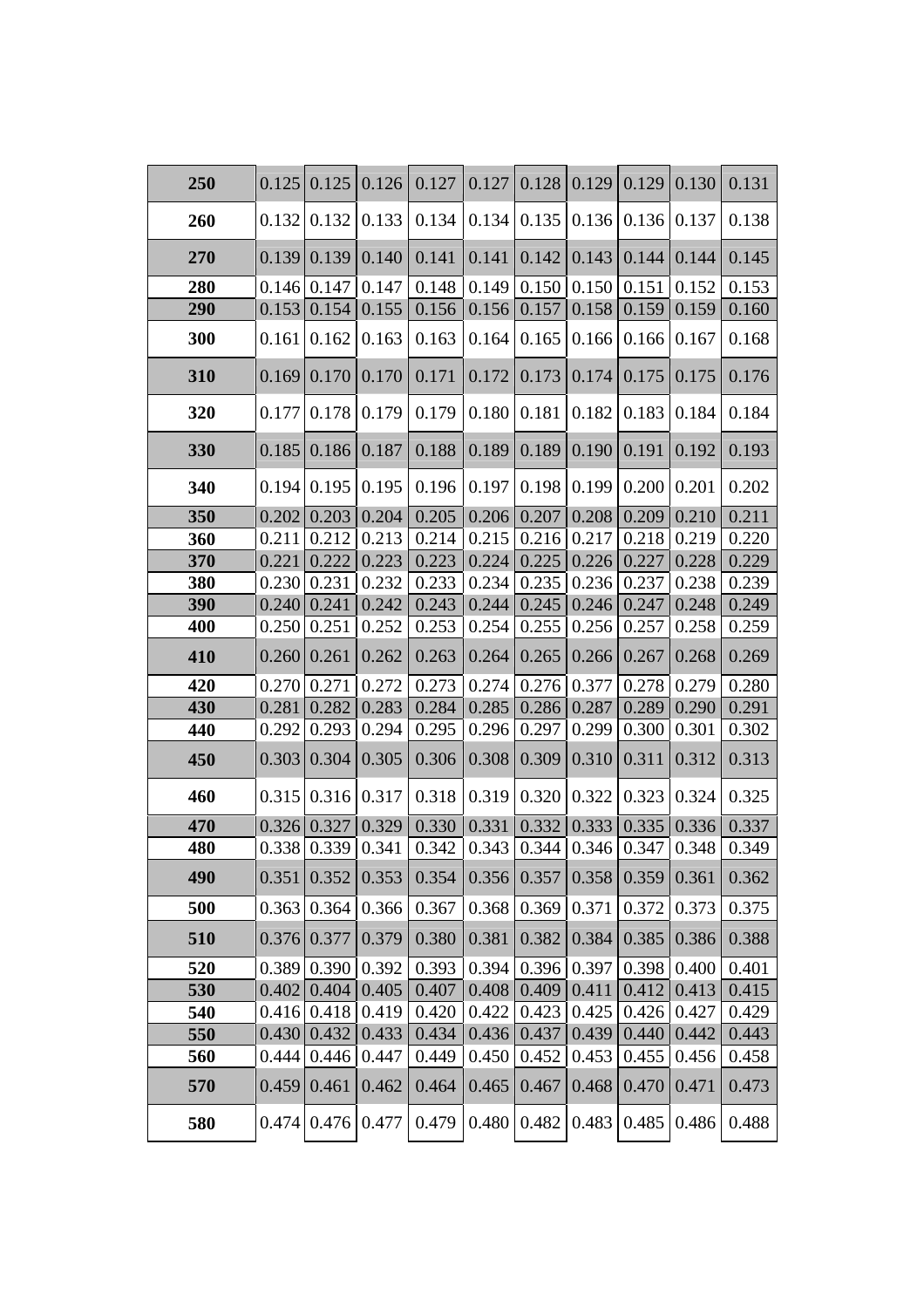| 590 | 0.489 | 0.491 | 0.492 | 0.494 | 0.495 | 0.497 | 0.499 | 0.500 | 0.502       | 0.503 |
|-----|-------|-------|-------|-------|-------|-------|-------|-------|-------------|-------|
| 600 | 0.505 | 0.506 | 0.508 | 0.509 | 0.511 | 0.513 | 0.514 | 0.516 | 0.517       | 0.519 |
| 610 | 0.521 | 0.522 | 0.524 | 0.525 | 0.527 | 0.529 | 0.530 | 0.532 | 0.534       | 0.535 |
| 620 | 0.537 | 0.538 | 0.540 | 0.542 | 0.543 | 0.545 | 0.547 | 0.548 | 0.550       | 0.552 |
| 630 | 0.553 | 0.555 | 0.557 | 0.558 | 0.560 | 0.562 | 0.563 | 0.565 | 0.567       | 0.568 |
| 640 | 0.570 | 0.572 | 0.573 | 0.575 | 0.577 | 0.579 | 0.580 | 0.582 | 0.584       | 0.585 |
| 650 | 0.587 | 0.589 | 0.591 | 0.592 | 0.594 | 0.596 | 0.598 | 0.599 | 0.601       | 0.603 |
| 660 | 0.605 | 0.606 | 0.608 | 0.610 | 0.612 | 0.613 | 0.615 | 0.617 | 0.619       | 0.621 |
| 670 | 0.622 | 0.624 | 0.626 | 0.628 | 0.630 | 0.631 | 0.633 | 0.635 | 0.637       | 0.639 |
| 680 | 0.640 | 0.642 | 0.644 | 0.646 | 0.648 | 0.650 | 0.651 | 0.653 | 0.655       | 0.657 |
| 690 | 0.659 | 0.661 | 0.663 | 0.664 | 0.666 | 0.668 | 0.670 | 0.672 | 0.674       | 0.676 |
| 700 | 0.678 | 0.680 | 0.681 | 0.683 | 0.685 | 0.687 | 0.689 | 0.691 | 0.693       | 0.695 |
| 710 | 0.697 | 0.699 | 0.701 | 0.702 | 0.704 | 0.706 | 0.708 | 0.710 | 0.712       | 0.714 |
| 720 | 0.716 | 0.718 | 0.720 | 0.722 | 0.724 | 0.726 | 0.728 | 0.730 | 0.732       | 0.734 |
| 730 | 0.736 | 0.738 | 0.740 | 0.742 | 0.744 | 0.746 | 0.748 | 0.750 | 0.752       | 0.754 |
| 740 | 0.756 | 0.758 | 0.760 | 0.762 | 0.764 | 0.766 | 0.768 | 0.770 | 0.772       | 0.774 |
| 750 | 0.776 | 0.778 | 0.781 | 0.783 | 0.785 | 0.788 | 0.789 | 0.791 | 0.793       | 0.795 |
| 760 | 0.797 | 0.799 | 0.801 | 0.803 | 0.806 | 0.808 | 0.810 | 0.812 | 0.814       | 0.816 |
| 770 | 0.818 | 0.820 | 0.823 | 0.825 | 0.827 | 0.829 | 0.831 | 0.833 | 0.835       | 0.838 |
| 780 | 0.840 | 0.842 | 0.844 | 0.846 | 0.848 | 0.851 | 0.853 | 0.855 | 0.857       | 0.859 |
| 790 | 0.862 | 0.864 | 0.866 | 0.868 | 0.870 | 0.873 | 0.875 | 0.877 | 0.879       | 0.881 |
| 800 | 0.884 | 0.886 | 0.888 | 0.890 | 0.893 | 0.895 | 0.897 | 0.899 | 0.902       | 0.904 |
| 810 | 0.906 | 0.908 | 0.911 | 0.913 | 0.915 | 0.918 | 0.920 | 0.922 | 0.924       | 0.927 |
| 820 | 0.929 | 0.931 | 0.934 | 0.936 | 0.938 | 0.941 | 0.943 | 0.945 | 0.947       | 0.950 |
| 830 | 0.952 | 0.954 | 0.957 | 0.959 | 0.962 | 0.964 | 0.966 | 0.969 | 0.971       | 0.973 |
| 840 | 0.976 | 0.978 | 0.980 | 0.983 | 0.985 | 0.988 | 0.990 | 0.992 | 0.995       | 0.997 |
| 850 | 1.000 | 1.002 | 1.004 | 1.007 | 1.009 | 1.012 | 1.014 | 1.016 | 1.019       | 1.021 |
| 860 | 1.024 | 1.026 | 1.029 | 1.031 | 1.033 | 1.036 | 1.038 | 1.041 | 1.043       | 1.046 |
| 870 | 1.048 | 1.051 | 1.053 | 1.056 | 1.058 | 1.061 | 1.063 | 1.066 | 1.068       | 1.071 |
| 880 | 1.073 | 1.076 | 1.078 | 1.081 | 1.083 | 1.086 | 1.088 | 1.091 | 1.093       | 1.096 |
| 890 | 1.098 | 1.101 | 1.103 | 1.106 | 1.109 | 1.111 | 1.114 | 1.116 | 1.119       | 1.121 |
| 900 | 1.124 | 1.127 | 1.129 | 1.132 | 1.134 | 1.137 | 1.139 | 1.142 | 1.145       | 1.147 |
| 910 | 1.150 | 1.152 | 1.155 | 1.158 | 1.160 | 1.163 | 1.166 | 1.168 | 1.171       | 1.173 |
| 920 | 1.176 | 1.179 | 1.181 | 1.184 | 1.187 | 1.189 | 1.192 | 1.195 | 1.197       | 1.200 |
| 930 | 1.203 | 1.205 | 1.208 | 1.211 | 1.213 | 1.216 | 1.219 | 1.222 | 1.224       | 1.227 |
| 940 | 1.230 | 1.232 | 1.235 | 1.238 | 1.240 | 1.243 | 1.246 | 1.249 | 1.251       | 1.254 |
| 950 | 1.257 | 1.260 | 1.262 | 1.265 | 1.268 | 1.271 | 1.273 |       | 1.276 1.279 | 1.282 |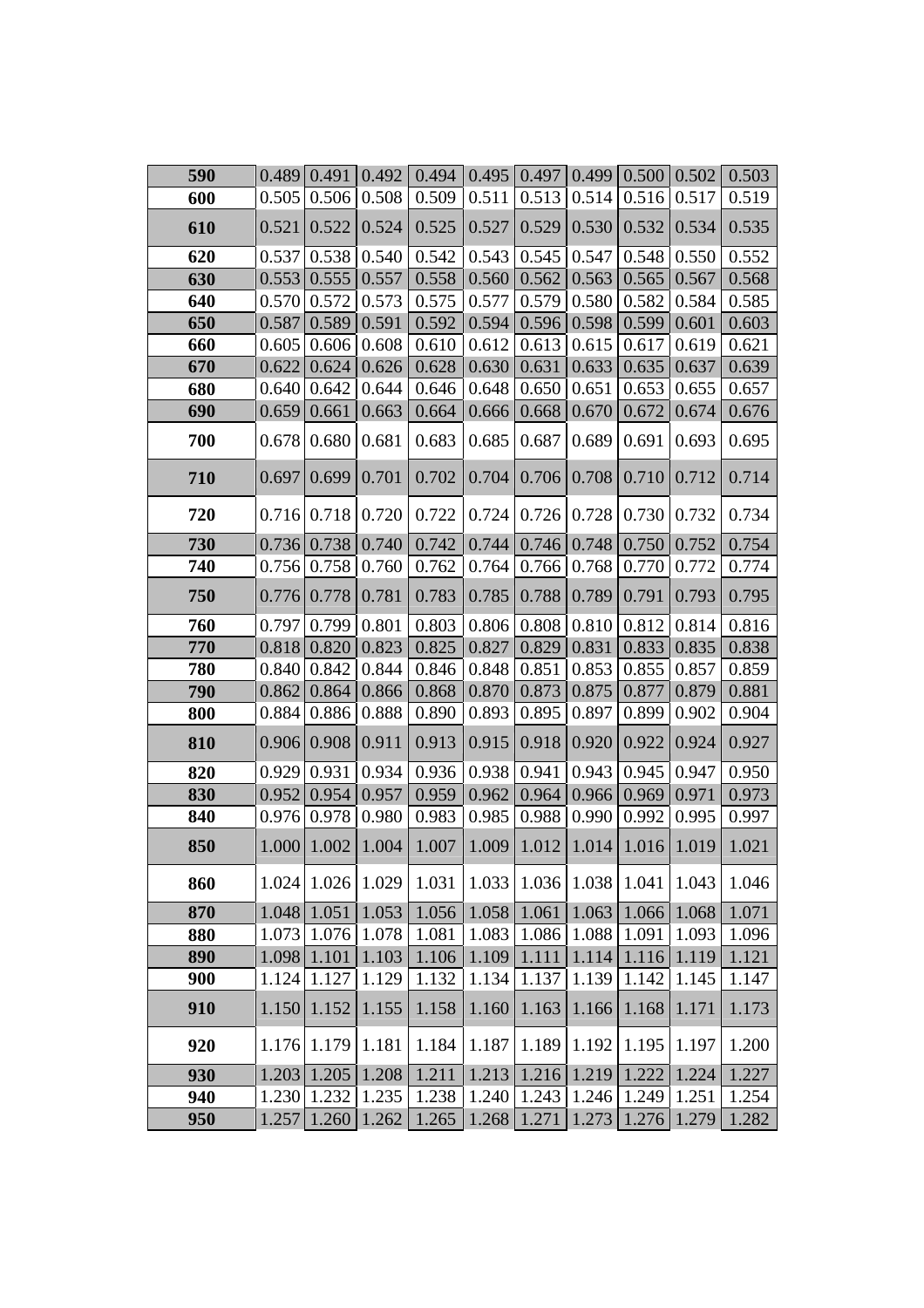| 960         |       |             | 1.284 1.287 1.290 | 1.293 |       | 1.296 1.298 1.301 1.304 1.307 |       |       |       | 1.310 |
|-------------|-------|-------------|-------------------|-------|-------|-------------------------------|-------|-------|-------|-------|
| 970         | 1.312 | 1.315       | 1.318             | 1.321 | 1.324 | 1.326                         | 1.329 | 1.332 | 1.335 | 1.338 |
| 980         | 1.341 | 1.343       | 1.346             | 1.349 | 1.352 | 1.355                         | 1.358 | 1.360 | 1.363 | 1.368 |
| 990         | 1.369 | 1.372       | 1.375             | 1.378 | 1.381 | 1.383                         | 1.386 | 1.389 | 1.392 | 1.395 |
| 1000        | 1.398 | 1.401       | 1.404             | 1.407 | 1.409 | 1.412                         | 1.415 | 1.418 | 1.421 | 1.424 |
| 1010        | 1.427 | 1.430       | 1.433             | 1.436 | 1.439 | 1.442                         | 1.445 | 1.448 | 1.451 | 1.454 |
| 1020        | 1.456 | 1.459       | 1.462             | 1.465 | 1.468 | 1.471                         | 1.474 | 1.477 | 1.480 | 1.483 |
| 1030        | 1.486 | 1.489       | 1.492             | 1.495 | 1.498 | 1.501                         | 1.504 | 1.507 | 1.510 | 1.513 |
| 1040        | 1.516 | 1.519       | 1.522             | 1.525 | 1.528 | 1.531                         | 1.535 | 1.538 | 1.541 | 1.544 |
| 1050        | 1.547 | 1.550       | 1.553             | 1.556 | 1.559 | 1.562                         | 1.565 | 1.568 | 1.571 | 1.574 |
| 1060        | 1.577 | 1.581       | 1.584             | 1.587 | 1.590 | 1.593                         | 1.596 | 1.599 | 1.602 | 1.605 |
| 1070        | 1.609 | 1.612       | 1.615             | 1.618 | 1.621 | 1.624                         | 1.627 | 1.630 | 1.634 | 1.637 |
| 1080        | 1.640 | 1.643       | 1.646             | 1.649 | 1.653 | 1.656                         | 1.659 | 1.662 | 1.665 | 1.668 |
| 1090        | 1.672 | 1.675       | 1.678             | 1.681 | 1.684 | 1.688                         | 1.691 | 1.694 | 1.697 | 1.700 |
| 1100        | 1.704 | 1.707       | 1.710             | 1.713 | 1.717 | 1.720                         | 1.723 | 1.726 | 1.729 | 1.733 |
| <b>1110</b> |       | 1.736 1.739 | 1.742             | 1.746 | 1.749 | 1.752                         | 1.756 | 1.759 | 1.762 | 1.765 |
| 1120        | 1.769 | 1.772       | 1.775             | 1.779 | 1.782 | 1.785                         | 1.788 | 1.792 | 1.795 | 1.798 |
| 1130        | 1.802 | 1.805       | 1.808             | 1.812 | 1.815 | 1.818                         | 1.822 | 1.825 | 1.828 | 1.832 |
| 1140        | 1.835 | 1.838       | 1.842             | 1.845 | 1.848 | 1.852                         | 1.855 | 1.858 | 1.862 | 1.865 |
| 1150        | 1.869 | 1.872       | 1.875             | 1.879 | 1.882 | 1.885                         | 1.889 | 1.892 | 1.896 | 1.899 |
| 1160        | 1.903 | 1.906       | 1.909             | 1.913 | 1.916 | 1.920                         | 1.923 | 1.926 | 1.930 | 1.933 |
| 1170        | 1.937 | 1.940       | 1.944             | 1.947 | 1.951 | 1.954                         | 1.957 | 1.961 | 1.964 | 1.968 |
| <b>1180</b> | 1.971 | 1.975       | 1.978             | 1.982 | 1.985 | 1.989                         | 1.992 | 1.996 | 1.999 | 2.003 |
| <b>1190</b> | 2.006 | 2.010       | 2.013             | 2.017 | 2.020 | 2.024                         | 2.027 | 2.034 | 2.038 | 2.031 |
| 1200        | 2.041 | 2.045       | 2.049             | 2.052 | 2.056 | 2.059                         | 2.063 | 2.066 | 2.070 | 2.073 |
| 1210        | 2.077 | 2.081       | 2.084             | 2.088 | 2.091 | 2.095                         | 2.098 | 2.102 | 2.106 | 2.109 |
| 1220        | 2.113 | 2.116       | 2.120             | 2.124 | 2.127 | 2.131                         | 2.134 | 2.138 | 2.142 | 2.145 |
| 1230        | 2.149 | 2.153       | 2.156             | 2.160 | 2.163 | 2.167                         | 2.171 | 2.174 | 2.178 | 2.182 |
| 1240        | 2.185 | 2.189       | 2.193             | 2.196 | 2.200 | 2.204                         | 2.207 | 2.211 | 2.215 | 2.218 |
| 1250        | 2.222 | 2.226       | 2.230             | 2.233 | 2.237 | 2.241                         | 2.244 | 2.248 | 2.252 | 2.255 |
| 1260        | 2.259 | 2.263       | 2.267             | 2.270 | 2.274 | 2.278                         | 2.282 | 2.285 | 2.289 | 2.293 |
| 1270        | 2.297 | 2.300       | 2.304             | 2.308 | 2.312 | 2.315                         | 2.319 | 2.323 | 2.327 | 2.330 |
| 1280        | 2.334 | 2.338       | 2.342             | 2.346 | 2.349 | 2.353                         | 2.357 | 2.361 | 2.364 | 2.368 |
| 1290        | 2.372 | 2.376       | 2.380             | 2.384 | 2.387 | 2.391                         | 2.395 | 2.399 | 2.403 | 2.406 |
| 1300        | 2.410 | 2.414       | 2.418             | 2.422 | 2.426 | 2.430                         | 2.433 | 2.437 | 2.441 | 2.445 |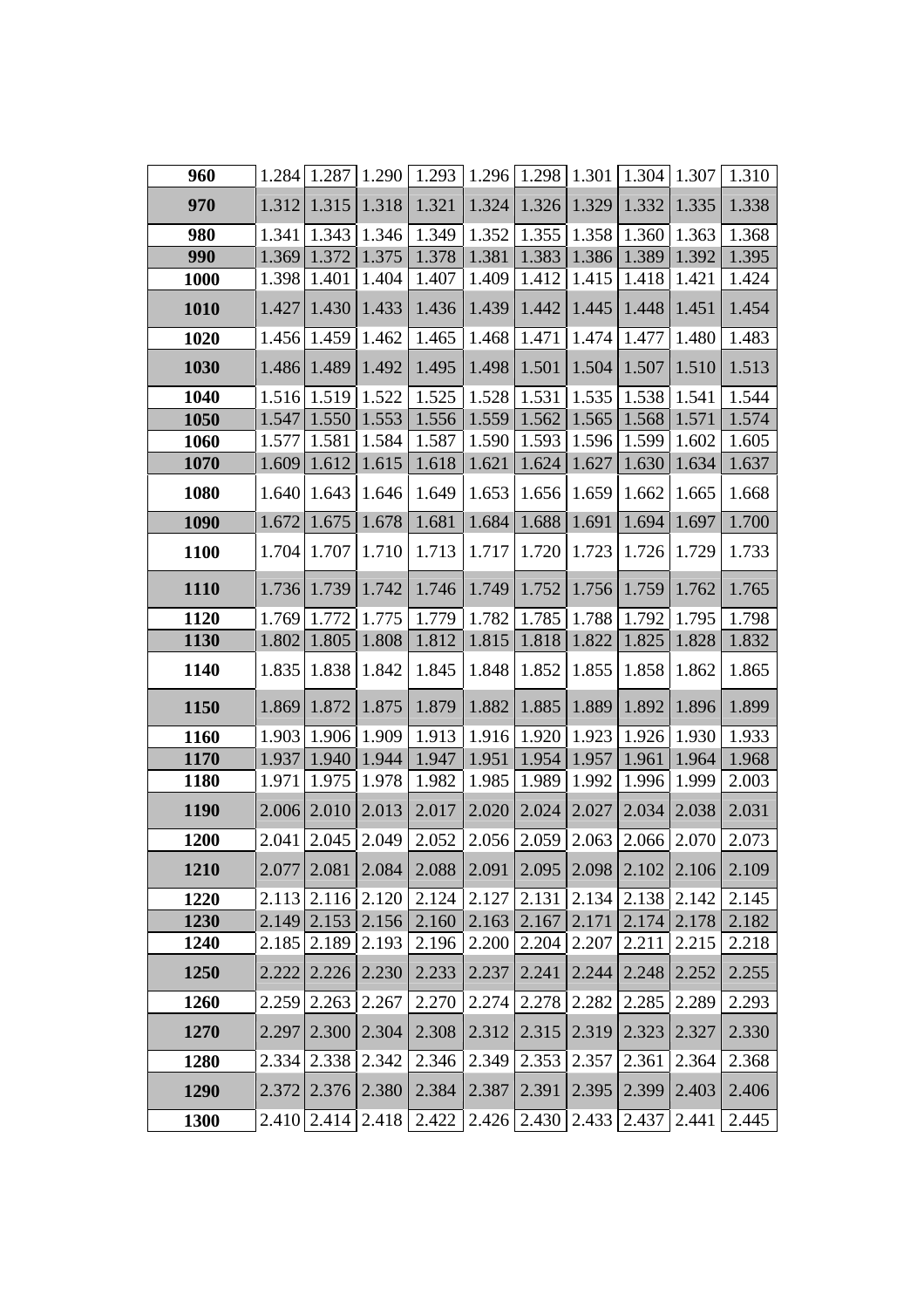| 1310 | 2.449 | 2.453         | 2.457 | 2.460 | 2.464 | 2.468 | 2.472 | 2.476 | 2.480 | 2.484 |
|------|-------|---------------|-------|-------|-------|-------|-------|-------|-------|-------|
| 1320 | 2.488 | 2.492         | 2.495 | 2.499 | 2.503 | 2.507 | 2.511 | 2.515 | 2.519 | 2.523 |
| 1330 | 2.527 | 2.531         | 2.535 | 2.538 | 2.542 | 2.546 | 2.550 | 2.554 | 2.558 | 2.562 |
| 1340 | 2.566 | 2.570         | 2.574 | 2.578 | 2.582 | 2.586 | 2.590 | 2.594 | 2.598 | 2.602 |
| 1350 | 2.606 | 2.610         | 2.614 | 2.618 | 2.622 | 2.626 | 2.630 | 2.634 | 2.638 | 2.642 |
| 1360 | 2.646 | 2.650         | 2.654 | 2.658 | 2.662 | 2.666 | 2.670 | 2.674 | 2.678 | 2.682 |
| 1370 | 2.686 | 2.690         | 2.694 | 2.698 | 2.702 | 2.706 | 2.710 | 2.714 | 2.718 | 2.722 |
| 1380 | 2.726 | 2.730         | 2.734 | 2.738 | 2.742 | 2.746 | 2.750 | 2.755 | 2.759 | 2.763 |
| 1390 | 2.767 | 2.771         | 2.775 | 2.779 | 2.783 | 2.787 | 2.791 | 2.795 | 2.799 | 2.804 |
| 1400 | 2.808 | 2.812         | 2.816 | 2.820 | 2.824 | 2.828 | 2.832 | 2.836 | 2.841 | 2.845 |
| 1410 | 2.849 | 2.853         | 2.857 | 2.861 | 2.865 | 2.869 | 2.874 | 2.878 | 2.882 | 2.886 |
| 1420 | 2.890 | 2.894         | 2.899 | 2.903 | 2.907 | 2.911 | 2.915 | 2.919 | 2.923 | 2.928 |
| 1430 | 2.932 | 2.936         | 2.940 | 2.944 | 2.949 | 2.953 | 2.957 | 2.961 | 2.965 | 2.969 |
| 1440 | 2.974 | 2.978         | 2.982 | 2.986 | 2.990 | 2.995 | 2.999 | 3.003 | 3.007 | 3.012 |
| 1450 | 3.016 | 3.020         | 3.024 | 3.028 | 3.033 | 3.037 | 3.041 | 3.045 | 3.050 | 3.054 |
| 1460 | 3.058 | 3.062         | 3.067 | 3.071 | 3.075 | 3.079 | 3.084 | 3.088 | 3.092 | 3.096 |
| 1470 | 3.101 | 3.105         | 3.109 | 3.113 | 3.118 | 3.122 | 3.126 | 3.130 | 3.135 | 3.139 |
| 1480 | 3.143 | 3.148         | 3.152 | 3.156 | 3.160 | 3.165 | 3.169 | 3.173 | 3.178 | 3.182 |
| 1490 | 3.186 | 3.190         | 3.195 | 3.199 | 3.203 | 3.208 | 3.212 | 3.216 | 3.221 | 3.225 |
| 1500 | 3.229 | 3.234         | 3.238 | 3.242 | 3.247 | 3.251 | 3.255 | 3.260 | 3.264 | 3.268 |
| 1510 | 3.273 | 3.277         | 3.281 | 3.286 | 3.290 | 3.294 | 3.299 | 3.303 | 3.307 | 3.312 |
| 1520 | 3.316 | 3.320         | 3.325 | 3.329 | 3.333 | 3.338 | 3.342 | 3.347 | 3.351 | 3.555 |
| 1530 | 3.360 | 3.364         | 3.368 | 3.373 | 3.377 | 3.382 | 3.386 | 3.390 | 3.395 | 3.399 |
| 1540 | 3.404 | 3.408         | 3.412 | 3.417 | 3.421 | 3.425 | 3.430 | 3.434 | 3.439 | 3.443 |
| 1550 | 3.447 | 3.452         | 3.456 | 3.461 | 3.465 | 3.470 | 3.474 | 3.478 | 3.483 | 3.487 |
| 1560 | 3.492 | 3.496         | 3.500 | 3.505 | 3.509 | 3.514 | 3.518 | 3.523 | 3.527 | 3.531 |
| 1570 | 3.536 | 3.540         | 3.545 | 3.549 | 3.554 | 3.558 | 3.563 | 3.567 | 3.571 | 3.576 |
| 1580 | 3.580 | 3.585         | 3.589 | 3.594 | 3.598 | 3.603 | 3.607 | 3.611 | 3.616 | 3.620 |
| 1590 | 3.625 | 3.629         | 3.634 | 3.638 | 3.643 | 3.647 | 3.652 | 3.656 | 3.661 | 3.665 |
| 1600 | 3.670 | 3.674         | 3.678 | 3.683 | 3.687 | 3.692 | 3.696 | 3.701 | 3.705 | 3.710 |
| 1610 | 3,714 | 3.719         | 3.723 | 3.728 | 3.732 | 3.737 | 3.741 | 3.746 | 3.750 | 3.755 |
| 1620 |       | $3.759$ 3.764 | 3.768 | 3.773 | 3.777 | 3.782 | 3.786 | 3.791 | 3.795 | 3.800 |
| 1630 | 3.804 | 3.809         | 3.813 | 3.818 | 3.822 | 3.827 | 3.831 | 3.836 | 3.840 | 3.845 |
| 1640 | 3.849 | 3.854         | 3.858 | 3.863 | 3.867 | 3.872 | 3.876 | 3.881 | 3.885 | 3.890 |
| 1650 | 3.894 | 3.899         | 3.903 | 3.908 | 3.912 | 3.917 | 3.921 | 3.926 | 3.931 | 3.935 |
| 1660 | 3.940 | 3.944         | 3.949 | 3.953 | 3.958 | 3.962 | 3.967 | 3.971 | 3.976 | 3.980 |
| 1670 | 3.985 | 3.989         | 3.994 | 3.998 | 4.003 | 4.008 | 4.012 | 4.017 | 4.021 | 4.026 |
| 1680 | 4.030 | 4.035         | 4.039 | 4.044 | 4.048 | 4.053 | 4.057 | 4.062 | 4.067 | 4.071 |
| 1690 | 4.076 | 4.080         | 4.085 | 4.089 | 4.094 | 4.098 | 4.103 | 4.107 | 4.112 | 4.116 |
| 1700 | 4.121 | 4.126         | 4.130 | 4.135 | 4.139 | 4.144 | 4.148 | 4.153 | 4.157 | 4.162 |